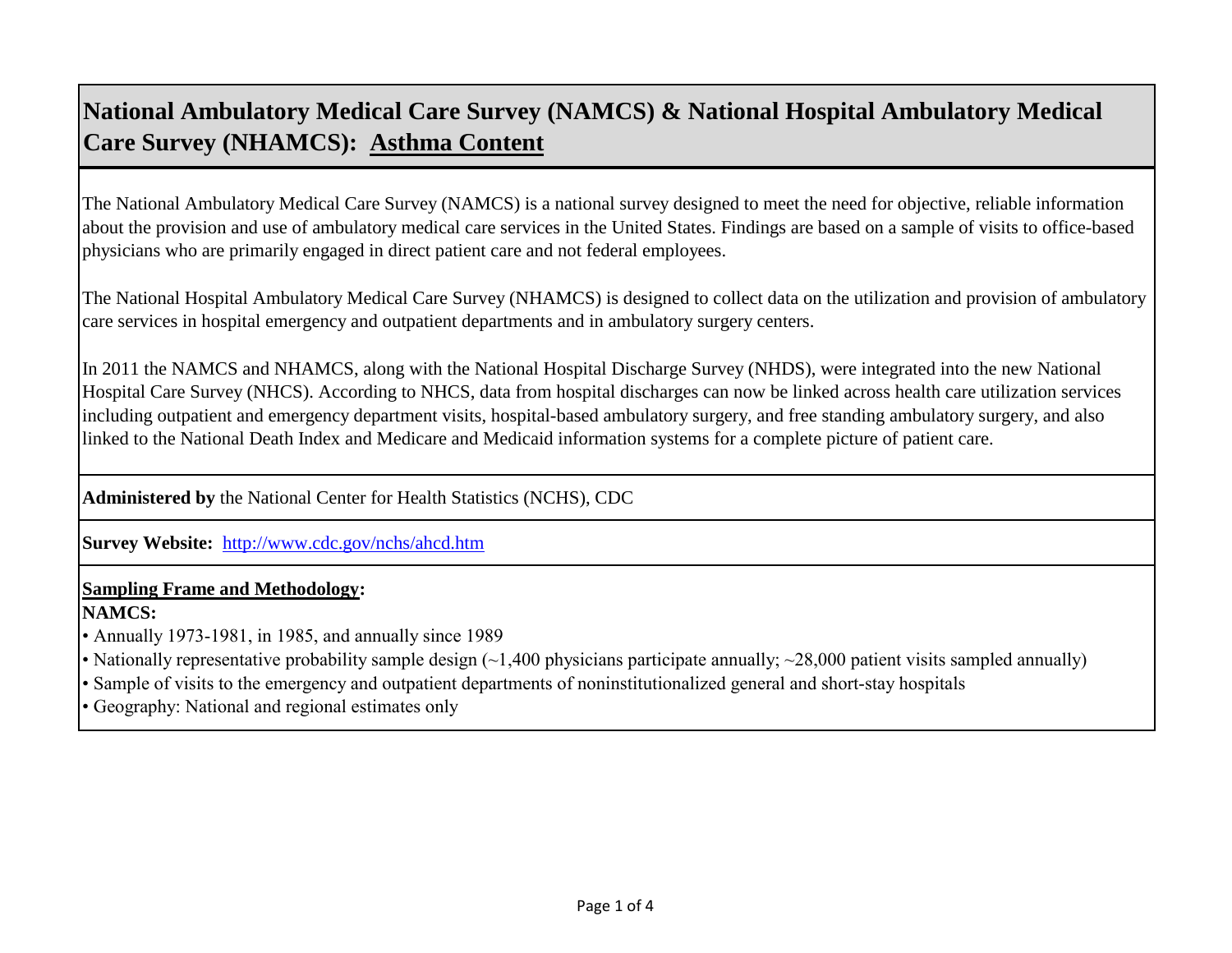### **NHAMCS:**

• Continuous since 1992

• Nationally representative probability sample design

• Sample of visits to emergency and outpatient departments and to ambulatory surgery facilities in noninstitutional general and short-stay hospitals

• ~850 outpatient clinics participate with ~32,000 patient visits sampled; ~290 emergency service areas participate with ~21,500 patient visits sampled annually

• Geography: National and regional estimates only

### **Respiratory Health Content:**

### **NAMCS:**

• ICD-9 visit codes identify visits for asthma and other respiratory health reasons *(ICD-10 effective October 2014)* 

• Patient record form includes asthma items:

-Current and prior tobacco use

-Major reason for visit (acute versus follow up)

-Current asthma

-Asthma severity

-Asthma control

-Diagnostic tests: x-rays, peak flow, spirometry

-Health education for asthma

-Documentation of medications and immunizations at visit

-Hospital admission or observation unit stay

• 2012 asthma supplement with physician questions on clinical decision making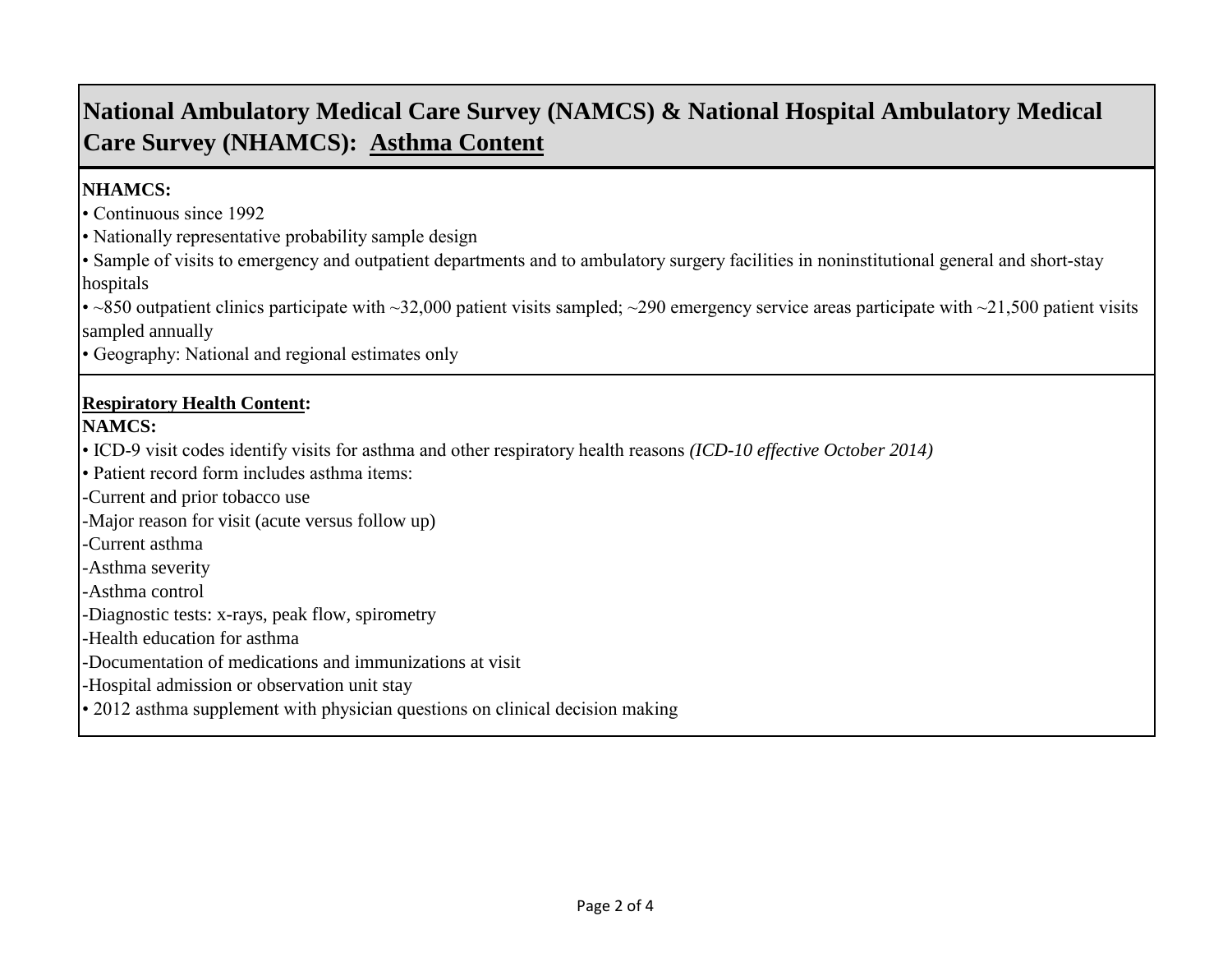### **NHAMCS:**

#### **Outpatient Department**

• ICD-9 visit code *(ICD-10 effective October 2014)*

• Patient record form includes asthma items:

-Current and prior tobacco use

-Major reason for visit (acute versus follow up)

-Current asthma

-Asthma severity

-Asthma control

-Diagnostic tests: x-rays, peak flow, spirometry

-Co-morbidities

-Health education for asthma

-Asthma action plan given to patient

-Documentation of medications and immunizations at visit

-Hospital admission or observation unit stay

### **Emergency Department**

• ICD-9 visit code *(ICD-10 effective October 2014)* • Patient record form includes: -Major reason for visit (acute versus follow up) -Current asthma -Diagnostic tests: x-rays, arterial blood gas, influenza test -Co-morbidities -Procedures: nebulizer therapy, intubation -Documentation of medications and immunizations at visit -Disposition including hospital admission or observation unit stay